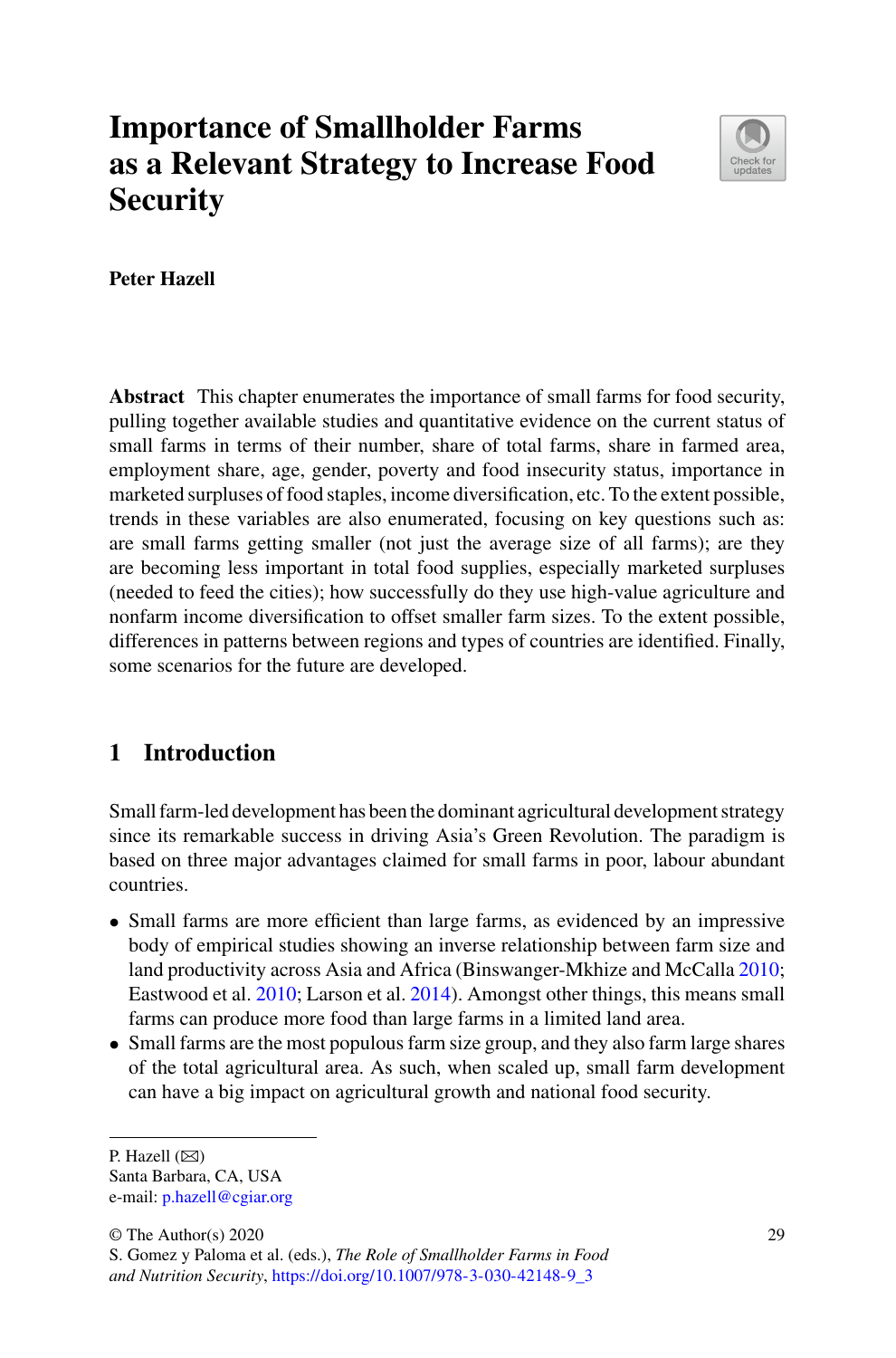• Not only are small farms more efficient, but they also accounted for large shares of the rural poor. As such, small farm development can be a 'win-win' proposition for growth and poverty reduction.

There is much debate today about the continuing relevance of the small farm development paradigm. Important changes that may have eroded some of their perceived advantages include the following.

- With continued population growth, small farms have shrunk in size, making it harder to support a family from farming alone.
- Globalisation and market liberalisation policies have led to more consumerdriven food systems that are more dominated by large-scale players and place a greater emphasis on quality and safety attributes. Many small farms have difficulty connecting to such markets.
- The substantial state interventions to support small farms, such as fertiliser subsidies and guaranteed markets, were removed as part of market liberalisation policies, with the theory that the private sector would fill the gap. The private sector did expand, but often not at sufficient scale, and many small farms lost access to key inputs and markets.
- Many developing countries have reached middle-income status and are rapidly urbanising. One consequence is that rising labour costs are eroding some of the efficiency advantages of small farms and encouraging a shift towards more capitalintensive farming.

Despite these challenges and the pessimism of some authors (e.g. Maxwell et al. [2001;](#page-13-1) Collier [2009\)](#page-12-2), small farms are not disappearing. Quite the opposite, they are multiplying, and in some countries are becoming even more dominant in the land distribution. This paper reviews recent changes in smallholder farming and explores some of the implications for food security.

## **2 Trends in the Number and Size of Small Farms**

There are many possible definitions of small farms, but this chapter follows a common practice and defines smallholders as holdings of less than two hectares in size. A simple land-size definition enables the number of small farms to be enumerated using widely available agricultural census and household survey data, and facilitates comparisons across countries and over time. However, it can also be a misleading definition, because the economics of size depends on the quality of the available land, the prevailing agro-ecological conditions and the income-earning opportunities available to farmers. A 'viable' small farm might vary from just a couple of irrigated hectares of land in Asia to several hundred hectares of rainfed lands in parts of Latin America. But it can be much smaller if farming is combined with non-farm sources of income, as with many small, part-time farmers in Asia and Africa.

Some argue for a broader definition of smallholders, based on the concept of the family farm—farms that are operated by farm families using largely their own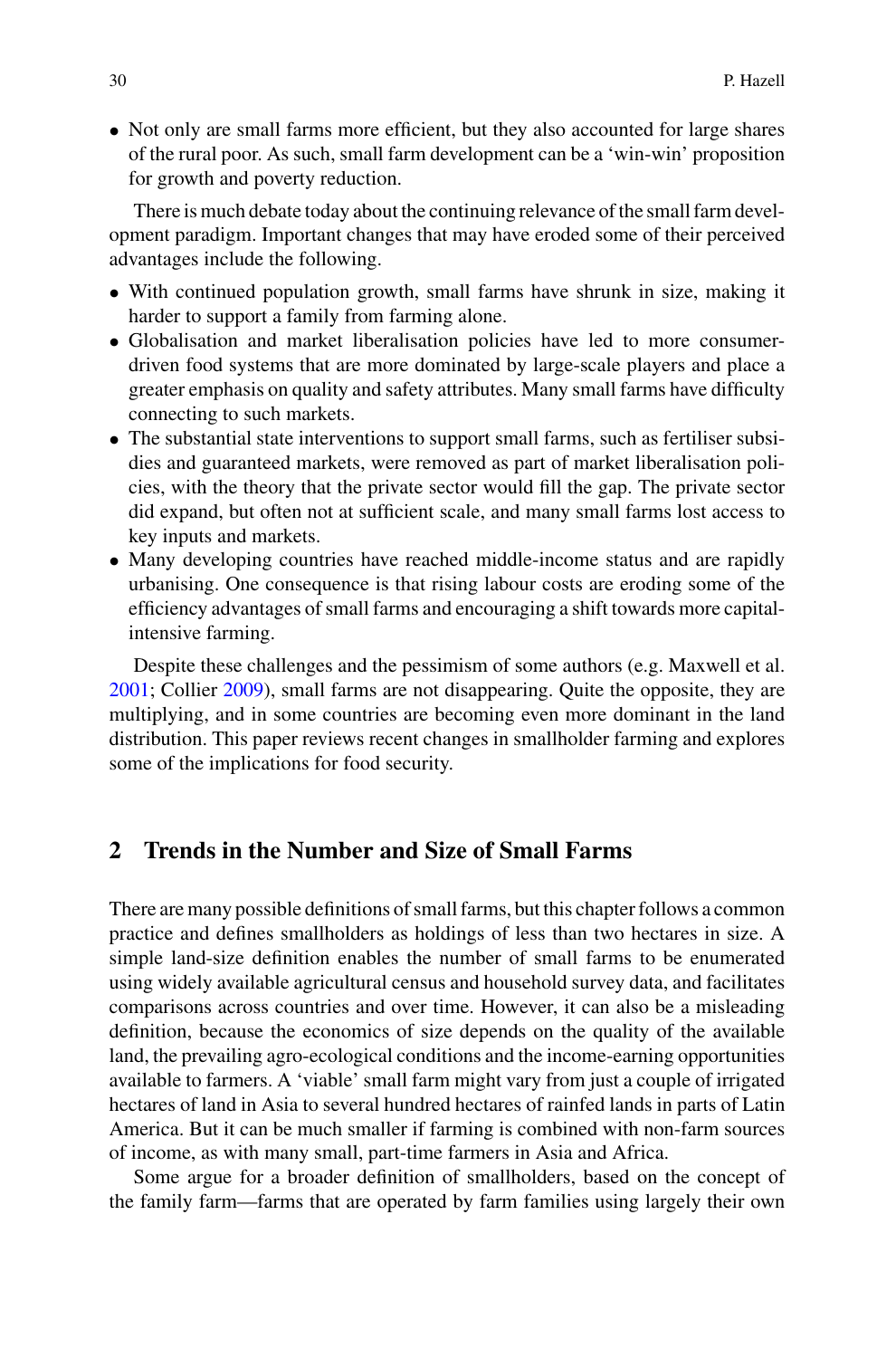labour. Since just about every small farm is a family farm, this definition leads to higher estimates of the total number of 'small' farms. For example, in Latin America, there are about 5 million small farms less than 2 ha, but about 20 million family farms (Berdegué and Fuentealba [2014\)](#page-12-3). A problem with using family farms as a definition of small farms is that they are not all small. In fact, many of the larger commercial farms found around the world are also family farms as defined above; they are just highly capitalised and mechanised ones. Attempts to draw a line between 'small' and 'non-small' family farms are sometimes made on the basis of assets (e.g. capital stock or machines), farm income or gross turnover. But this requires access to data that are not widely available, and definitions that are not easily comparable across countries and over time. The broader family farm approach is also less compelling for Asia and the more populous countries of sub-Saharan Africa (SSA), where the average farm size is well under 2 ha and there are relatively few large family farms.

Even with a land-based definition of size, obtaining reliable, recent and comparable cross-country data on trends in the number and size of small farms is still a challenge. The best data sources are national agricultural censuses since these adhere to established international guidelines and provide reliable information about the distribution of land as well as farm households (Lowder et al. [2016\)](#page-13-2). The difficulty is that recent agricultural census data are not available for many countries, and most of the available data pertain to the late 1990s or early 2000s. More recent household surveys are available, such as the Living Standard Measurement Surveys (LSMSs), but because they are sampled to represent households and not agricultural area, they can seriously understate the importance of large farms, and hence distort estimated land shares. Also, most household surveys typically exclude farms that are not operated by farm families. Lowder et al. [\(2016\)](#page-13-2) illustrate the problems by comparing census and household survey data from Guatemala, showing that while farms less than 3.5 ha accounted for 86% of all farms and 14% of the agricultural area in the 2003 agricultural census, a household survey conducted in 2006 found that the same size group accounted for 94% of all farms and 65% of the land area. Moreover, farms larger than 45.2 ha did not show up at all in the household survey but accounted for 57% of the land area in the 2003 agricultural census.

Based on agricultural census data from the 1990s and early 2000s, Lowder et al. [\(2016\)](#page-13-2) estimate that there are about 570 million farms in the world, of which some 475 million (about  $85\%$ ) are small (<2 ha). About 90% of all farms are located in developing countries, and they are predominantly concentrated in Asia and Africa (60% of them are in China and India).

There has been a substantial increase in the number of small farms in recent decades. Since there does not seem to have been a comparable global estimate to Lowder et al. [\(2016\)](#page-13-2) for an earlier period, it is necessary to fall back on census data for individual countries. Lipton [\(2009\)](#page-13-3) reports changes between censuses for selected countries in Africa, Asia and Latin America and the Caribbean (LAC) (Table [1\)](#page-3-0).

Except for Turkey, where the number of holdings and total area declined by about 20% between the two censuses, the number of holdings increased by between 12% (Uruguay) and 77% (Ethiopia) for all the other countries in Table [1;](#page-3-0) the unweighted average increase is 29%. The number of holdings of  $\leq$ 2 ha also increased in all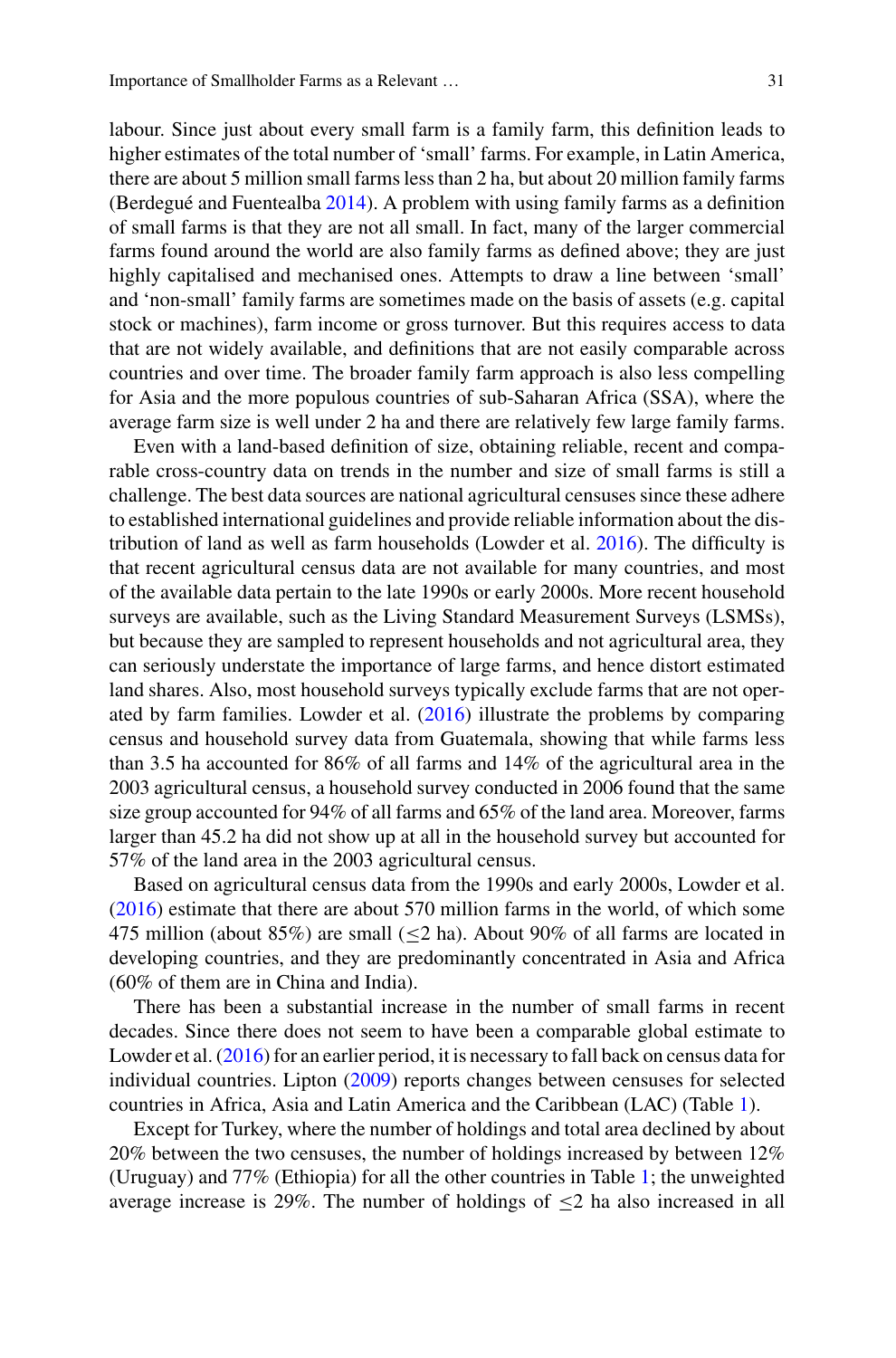| Country  | Year        | Number<br>holdings<br>(million) | Area<br>(million ha) | Number<br>holdings<br>$<$ 2 ha<br>(million) | $\%$<br>holdings<br>$<$ 2 ha | $%$ area<br>held by<br>holdings<br>$\leq$ 2 ha |
|----------|-------------|---------------------------------|----------------------|---------------------------------------------|------------------------------|------------------------------------------------|
| Colombia | 1988        | 1.45                            | 36.03                | 0.51                                        | 35.6                         | 1.7                                            |
|          | 2001        | 2.02                            | 50.71                | 0.83                                        | 41.1                         | 2.1                                            |
| Egypt    | 1990        | 2.91                            | 3.30                 | 2.61                                        | 89.9                         | 48.9                                           |
|          | 1999-00     | 3.72                            | 3.75                 | 3.53                                        | 95.0                         | 57.5                                           |
| Ethiopia | 1988-92     | 6.09                            | 4.87                 | 5.62                                        | 92.3                         | 62.1                                           |
|          | $2001 - 02$ | 10.76                           | 11.05                | 9.37                                        | 87.1                         | 60.4                                           |
| India    | 1986        | 97.16                           | 164.56               | 74.0                                        | 76.2                         | 29.0                                           |
|          | 1995-96     | 115.58                          | 163.36               | 92.8                                        | 80.3                         | 36.0                                           |
| Nepal    | 1992        | 2.74                            | 2.60                 | 2.44                                        | 89.2                         | 57.6                                           |
|          | 2002        | 3.34                            | 2.65                 | 3.08                                        | 92.3                         | 68.7                                           |
| Pakistan | 1990        | 5.07                            | 19.15                | 2.40                                        | 47.4                         | 11.3                                           |
|          | 2000        | 6.62                            | 20.41                | 3.81                                        | 57.6                         | 15.5                                           |
| Panama   | 1990        | 0.21                            | 2.94                 | 0.12                                        | 58.1                         | 1.4                                            |
|          | 2001        | 0.24                            | 2.77                 | 0.13                                        | 52.7                         | 0.6                                            |
| Thailand | 1988        | 4.88                            | 17.46                | 1.30                                        | 26.7                         | 6.7                                            |
|          | 1993        | 5.65                            | 19.00                | 1.86                                        | 32.9                         | 7.6                                            |
| Turkey   | 1991        | 3.97                            | 23.45                | 1.38                                        | 34.9                         | 5.7                                            |
|          | 2001        | 3.02                            | 18.43                | 1.01                                        | 33.4                         | 5.3                                            |
| Uruguay  | 1990        | 0.05                            | 15.80                | na                                          | na                           | na                                             |
|          | 2000        | 0.06                            | 16.42                | na                                          | na                           | na                                             |

<span id="page-3-0"></span>**Table 1** Changes in number and area of farms and smallholders, selected countries

*Source* Lipton [\(2009\)](#page-13-3)

countries except Turkey. More recent data show that in India, the number of small farms ≤2 ha increased from 92.8 million in 1995–96 to 107.6 million in 2005–06, while their share in total farms increased to 83.3% (World Bank [2007\)](#page-13-4).

The average size of farms has also shrunk in many countries, as shown in Table [2.](#page-4-0)

Although the overall trend is towards more and smaller farms, there are some regional and country variations in how the distribution of land is changing.

- Farms are finally starting to get larger on average in China (up from 0.57 to 0.60 ha over the period 2005–2010) (Huang et al. [2012\)](#page-12-4), but the more general pattern across Southeast Asia is still towards smaller farms. In the Philippines, the average operational farm size fell from 3.6 ha in 1971 to 2.0 ha in 2002, and the share of small farms ≤1 ha increased from 13.6 to 40.1%. Indonesia and Thailand saw more modest declines of 15–20% in average farm sizes over similar periods, but little change in the share of small farms ≤1 ha in size (Otsuka [2013\)](#page-13-5).
- In South Asia, the number of farms is still growing and average farm sizes are shrinking. In India, the average farm size approximately halved between 1971 and 2005–06, and in Bangladesh, the average operational farm size shrunk from 1.4 ha in 1976–77 to 0.3 ha in 2005 (Otsuka [2013\)](#page-13-5).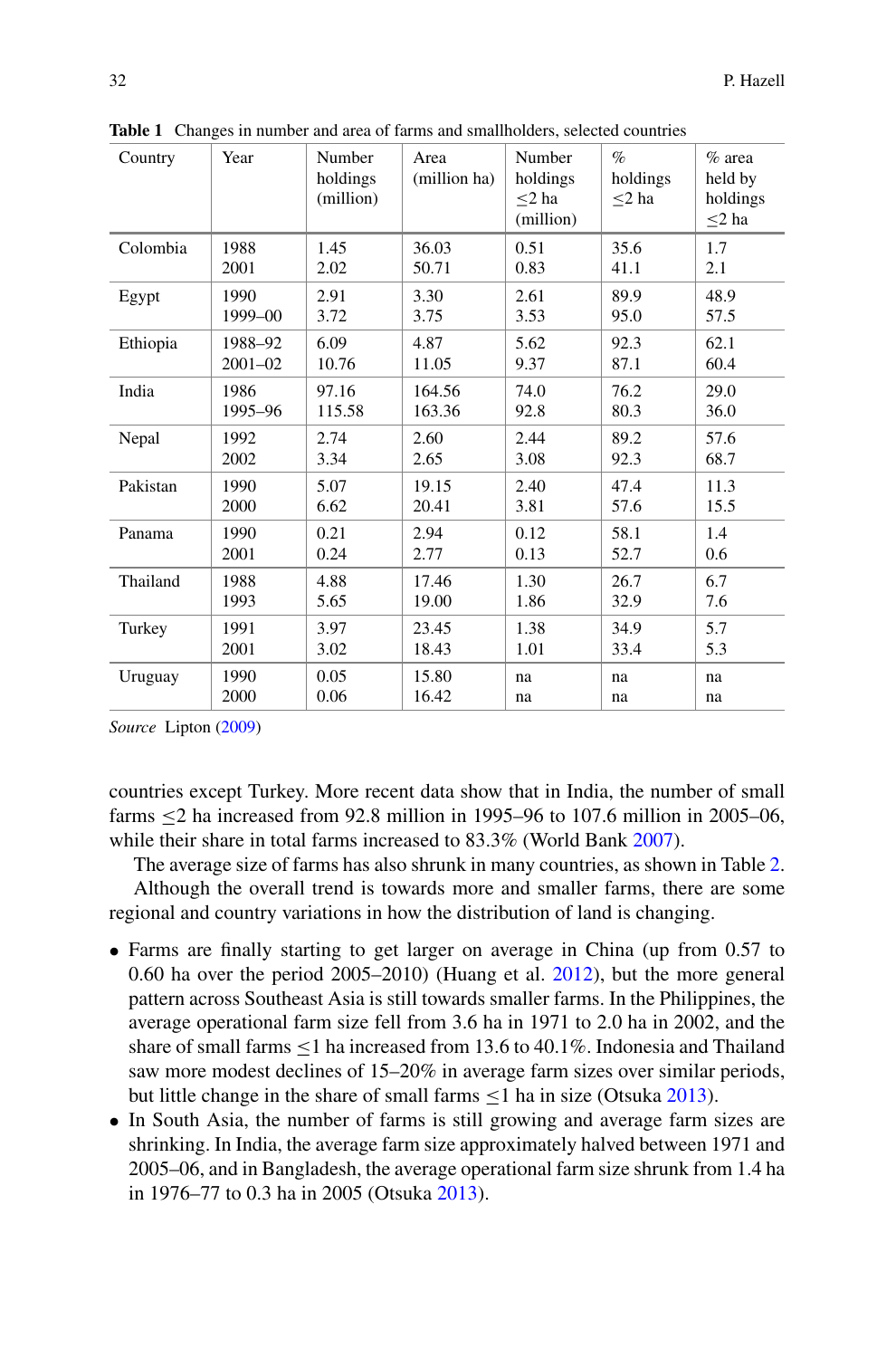|                                       | 1960s-1980s | 2000s  | Change $(\% )$ |  |  |  |  |
|---------------------------------------|-------------|--------|----------------|--|--|--|--|
| Small farm developing countries       |             |        |                |  |  |  |  |
| Sub-Saharan Africa ( $N = 14$ )       | 2.9         | 1.9    | $-32$          |  |  |  |  |
| Land abundant SSA $(N = 9)$           | 3.0         | 2.9    | $-2.1$         |  |  |  |  |
| Land constrained SSA $(N = 5)$        | 2.3         | 1.2    | $-46.9$        |  |  |  |  |
| India                                 | 2.7         | 1.2    | $-57$          |  |  |  |  |
| Other S. Asia $(N = 4)$               | 2.5         | 1.1    | $-56$          |  |  |  |  |
| Indonesia                             | 1.0         | 0.8    | $-20$          |  |  |  |  |
| China                                 | 0.7         | 0.6    | $-17$          |  |  |  |  |
| Other SE Asia $(N = 4)$               | 1.6         | 4.2    | 158            |  |  |  |  |
| Middle East and N. Africa $(N = 9)$   | 7.6         | 5.4    | $-29$          |  |  |  |  |
| Commercialised agricultural economies |             |        |                |  |  |  |  |
| South Africa                          | 965.6       | 288.3  | $-70$          |  |  |  |  |
| Argentina                             | 383.3       | 582.5  | 52             |  |  |  |  |
| <b>Brazil</b>                         | 70.7        | 68.2   | $-3.6$         |  |  |  |  |
| Other South America ( $N = 7$ )       | 97.3        | 89.7   | $-8$           |  |  |  |  |
| Western Europe $(N = 16)$             | 14.7        | 20.8   | 41             |  |  |  |  |
| Canada                                | 187.5       | 315.0  | 68             |  |  |  |  |
| <b>USA</b>                            | 157.6       | 169.3  | 7              |  |  |  |  |
| Australia and New Zealand             | 1468.5      | 2070.3 | 41             |  |  |  |  |

<span id="page-4-0"></span>**Table 2** Census and survey-based estimates of trends in average farm size (hectares)

*Source* Headey [\(2016\)](#page-12-5)

- African countries vary widely in their population densities, and farms are about half the size in highly populated countries than in less populated countries (Table [2;](#page-4-0) Jayne et al. [2016\)](#page-12-6). Farm sizes have also shrunk the most in the highly populated countries; from around 2.3 ha in the 1970s to 1.2 ha in the 2000s, compared to a decline from 3.0 to 2.9 ha in less densely populated countries (Table [2;](#page-4-0) Jayne et al. [2016\)](#page-12-6). Based on repeat household surveys in eight African countries, Jirström et al. [\(2011\)](#page-13-6) found that even over the six-year period 2002–2008, average farm size declined by 15% in Ghana, 35% in Mozambique, 13% in Tanzania and 10% in Zambia, but remained unchanged in Kenya and Malawi, and increased by 9% in Ethiopia and by 37% in Nigeria. The average change across the eight countries was a decline of  $11\%$  (from 2.4 to 2.2 ha per holding).
- In LAC, small family farms are typically larger than in Asia and Africa, and as defined by Berdegué and Fuentealba [\(2014\)](#page-12-3), there are about 20 million of them (of which 5 million <2 ha). Their numbers are increasing in Central America but seem more stable across much of Latin America.

Small farms account for sizeable shares of the total farmed area in many Asian and African countries, but for much smaller shares in much of LAC (Table [1;](#page-3-0) Thapa and Gaiha [2014;](#page-13-7) Berdegué and Fuentealba [2014\)](#page-12-3). Similarly, Lowder et al. [\(2016\)](#page-13-2)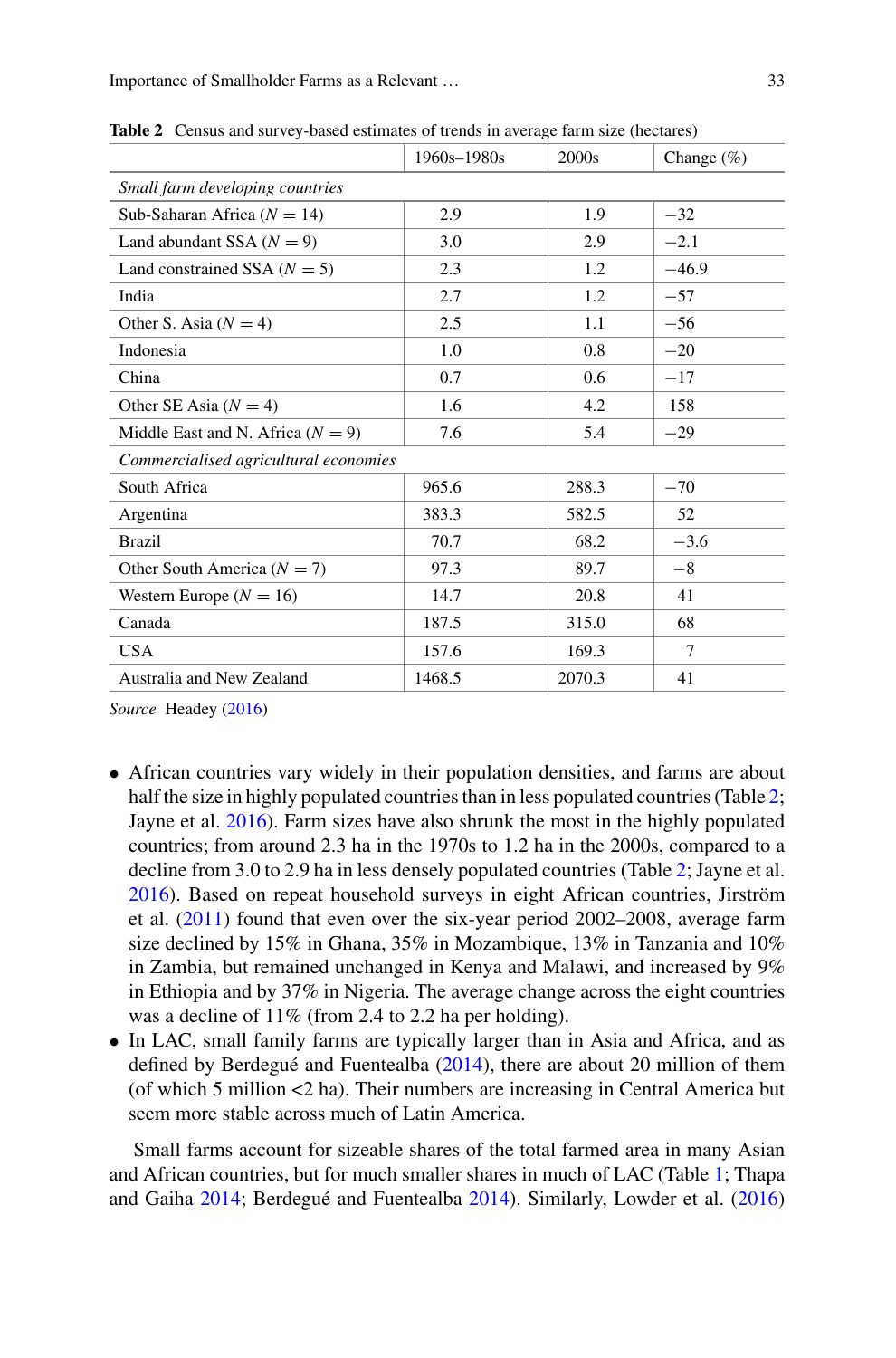estimate that small farms  $\leq 2$  ha account for 75–80% of all holdings in South Asia, SSA, and East Asia and Pacific (excluding China), and 30–40% of the agricultural area. In LAC, they estimate that about  $25\%$  of the holdings are  $\leq 2$  ha. These are predominantly concentrated in Central America and the Andes, and while important in some countries, they farm only a tiny share of the total agricultural area in LAC (Lowder et al. [2016\)](#page-13-2).

#### **3 Trends in Small Farm Livelihood Strategies**

Many small farms have reached the point where they are now too small to provide a full-time living for a household, and this has led farm households to diversify into high-value farming, wage employment, migration, and other non-farm activity. In China, non-farm income shares for farm households increased from 33.7% in 1985 to  $63\%$  in 2000 and  $70.9\%$  in 2010 (Huang et al. [2012\)](#page-12-4). This is an extreme example, but non-farm income shares have reached 40% or more in many other Asian and SSA countries and are often much higher for the smallest farms (Haggblade et al. [2007\)](#page-12-7). In India, diversification has helped prevent widening income gaps between rural and urban households (Binswanger-Mkhize [2012\)](#page-12-8). On average, this diversification is higher across Asia than Africa, but there is considerable variation within each continent.

Diversification is enabled by rapid urbanisation, and the growth of small- and medium-sized towns. Already, 37% of the population in Africa, 48% in Asia, and 80% in LAC live in urban areas, and the United Nations projects that by 2050, the urban population shares are expected to reach 56% in Africa, 64% in Asia and 86% in LAC (UN 2014). Urbanisation is not just about megacities. In fact, close to half of the world's urban dwellers reside in relatively small settlements of less than 500,000 inhabitants, and these are often the fastest-growing urban areas. This has important implications for urban–rural linkages, enabling many households to combine farm and non-farm activities, even when living in urban areas. Often, they are living in areas that were previously defined as rural, and have become urban through census reclassification rather than any physical move.

## **4 Why the Slow Exodus of Small Farms?**

Despite growth,—sometimes quite rapid growth—in national per capita incomes and urbanisation, we are not yet seeing the patterns of farm consolidation that occurred during the economic transformation of most of today's industrialised countries. Rather, the continuing growth in smaller and more diversified farms might best be described as a 'reverse transition' (Hazell and Rahman [2014\)](#page-12-9).

There are many factors driving this reverse farm size transition.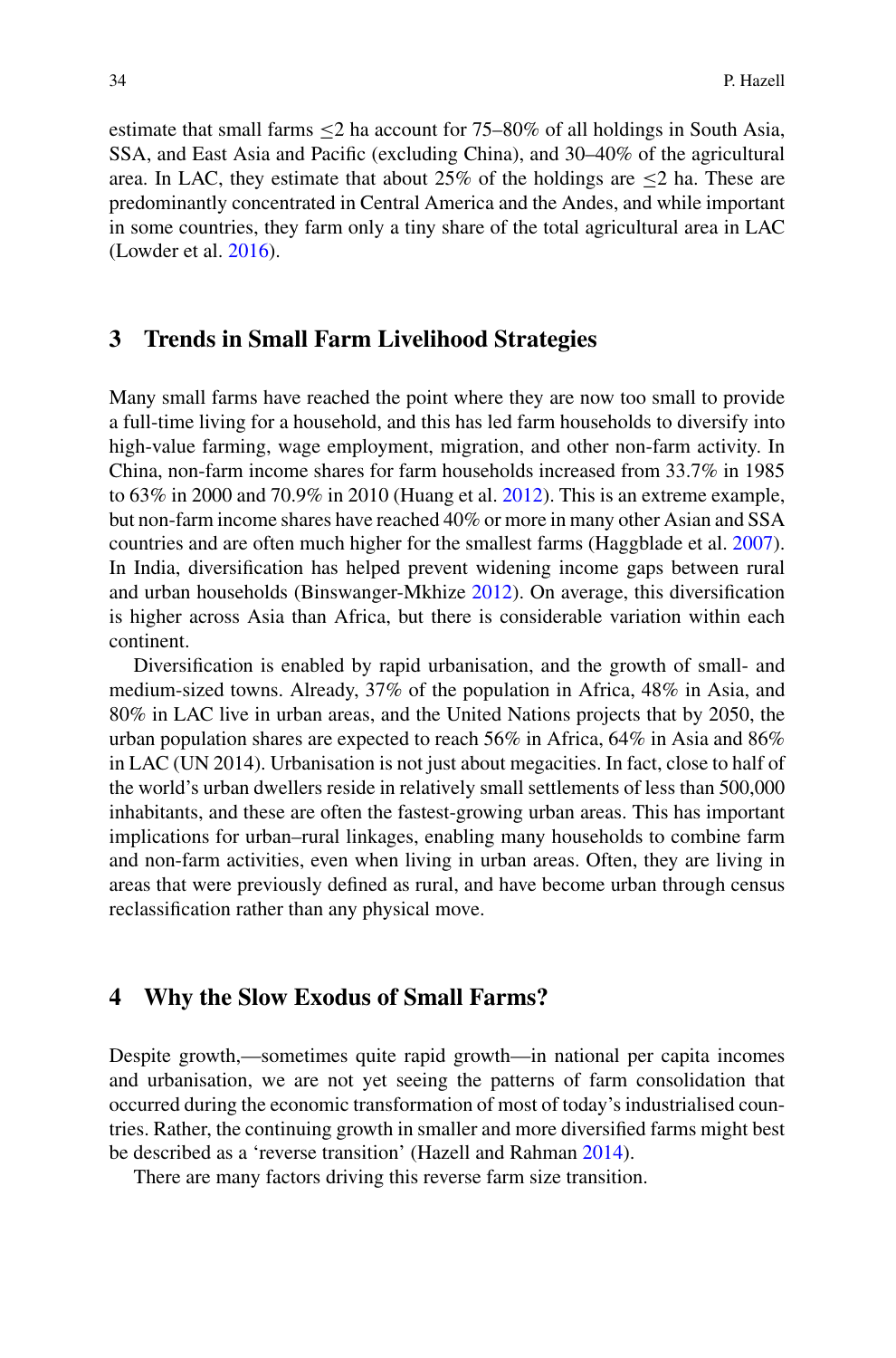- An important driver is rural population growth, especially growth in working-age adults. Other than China, few countries are generating enough jobs in urban-based manufacturing, which has historically been the primary absorber of rural–urban migrants. Instead, workers are moving into service sector jobs, many of which are based in medium- and smaller-sized towns, not just big cities, and this enables many rural households to diversify into non-farm employment from their farm base.
- Rapid urbanisation, globalisation and a shift towards more diversified diets are creating greater opportunities for some small farms to succeed by growing and marketing high value, labour-intensive livestock and horticultural products (Joshi et al. [2007;](#page-13-8) McCullough et al. [2008\)](#page-13-9).
- The increasing use of subsidies and other agricultural support policies make smallscale farming more attractive than its real economic worth. China and many other Asian countries have already introduced farm support policies of various kinds, much as Japan, South Korea and Taiwan did during their economic transformation (OECD [2016\)](#page-13-10).
- There are also many country-specific institutional and cultural constraints that act to keep people on the farms, including:
	- constraints on rural–urban migration, such as language, racial, and cultural barriers; legal restrictions on resettlement (e.g. China);
	- inheritance systems that lead to subdivision of farms among multiple heirs;
	- restrictions on land market transactions, such as caps on farm size (India) or indigenous land rights systems that limit opportunities for land consolidation (Africa);
	- religious and cultural constraints on women's employment opportunities other than farming;
	- inadequate social security systems, so that farms are kept as a retirement hedge.

Many of these drivers are very powerful and seem unlikely to diminish in the near future. Take rural population growth, for example. Rural populations are projected to nearly double by 2050 in Africa, so the pressure on land will keep growing (Fig. [1\)](#page-7-0). Rural population growth is slowing in much of Asia and will approach tipping points by 2030, at which point the pressure on the land base will begin to reverse. This has already happened in Bangladesh and China and may be happening more widely in dynamic regions with good market access within countries (Masters et al. [2013\)](#page-13-11).

## **5 Prognosis**

Should we expect much change in these patterns over the next two to three decades? Much will depend on rates of national economic growth and the non-agricultural employment intensity of that growth. But rapid farm consolidation does not necessarily follow from economic growth, because of some of the constraints listed above.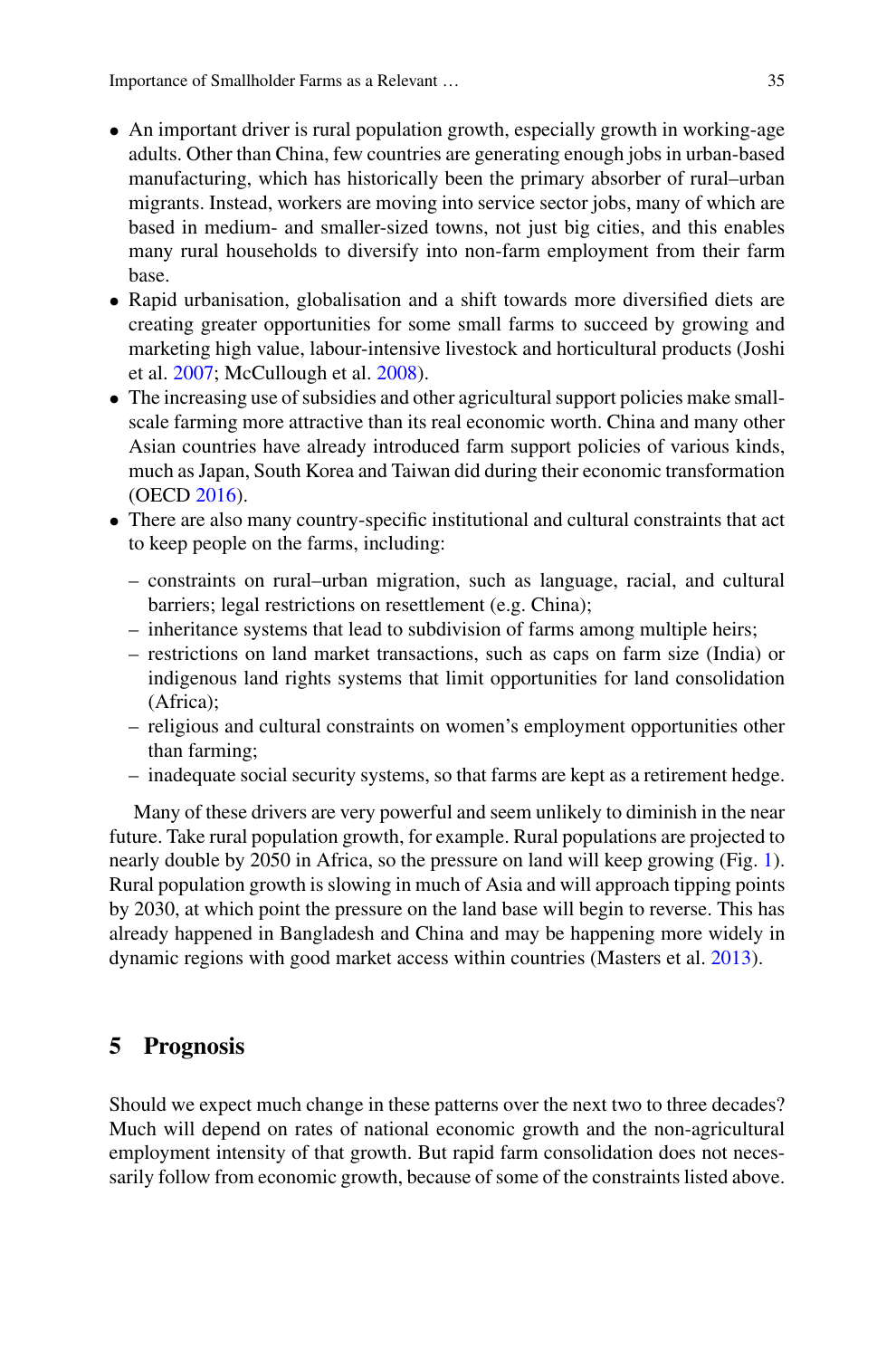

<span id="page-7-0"></span>**Fig. 1** Projected growth in rural populations. *Source* United Nations [\(2018\)](#page-13-12)

Moreover, rapid urbanisation, and particularly the growth of small- and mediumsized towns, increases opportunities for farm households to diversify into non-farm sources of income from a farm base.

The earlier experiences of Japan, Taiwan and South Korea suggest that in Asia, the dominance of small farms could continue well into middle-income status (Otsuka [2013\)](#page-13-5). In Japan, for example, the average farm size only started to increase quite recently despite the country's rapid economic take-off in the 1960s. The average farm size was still only 1.8 ha in 2005, and the percentage of farms ≤3 ha was still 90.5%.

Small farms not only dominate the total number of holdings in Asia and Africa, but as data from the 1990s and early 2000s show, they have typically retained large land shares, leaving little room for the emergence of many medium-sized and large farms. In some countries (e.g. Bangladesh, India and the Philippines), even the total agricultural land area is becoming more concentrated among small farms, and it is the large farms that are being squeezed out. On the other hand, there is evidence that some consolidation of operated, rather than owned, farmland is occurring in some countries, with small farms renting out some of their land to larger-scale operators (Otsuka [2013\)](#page-13-5). In another development, Jayne et al. [\(2016\)](#page-12-6) found that pockets of medium-sized farms are emerging in parts of Kenya, Malawi and Zambia, some of which are operated by urban-based investor farmers.

Another reason to think there may be greater land consolidation in the future is that the average age of farmers is increasing (currently about 60 years in Africa), and some land consolidation may eventually occur as part of an intergenerational transition. However, this may be offset by offspring who have left farming to work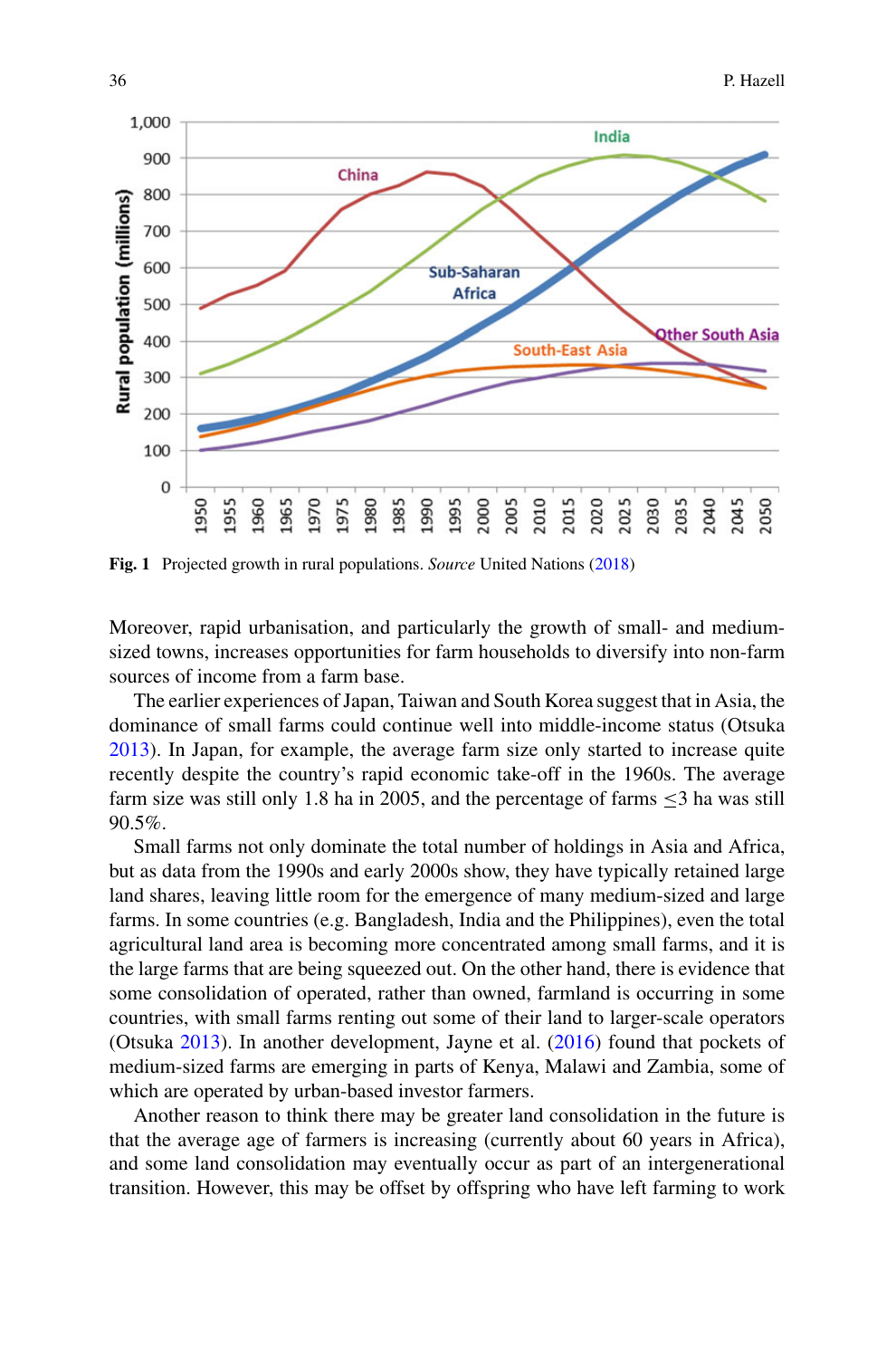elsewhere but return to the farm when they retire, a not uncommon practice in many Asian and African countries. We simply do not know much about these possible demographic trends.

While things will eventually change, widespread land consolidation could be decades away. In the meantime, agricultural development is going to be largely all about small farms.

What we may see in the future is an increasing diversity of farm household livelihoods, with increasing gaps.

- 1. Gaps between commercially oriented small farms that are well linked to value chains and a much larger number of subsistence or non-farm-oriented farms. Christen and Anderson [\(2013\)](#page-12-10) estimate that only about 35 million of the world's small farms (about 8%) participate in tight value chains, implying that the vast majority of small farms are being left behind.
- 2. Gaps between small farms in favourable areas with good market connectivity and those in poorly connected and often marginal areas (lagging regions). This has already happened in much of South Asia, where rural poverty is now concentrated in lagging regions (Ghani [2010\)](#page-12-11).

This increasing diversity will be a challenge for future assistance programmes for small farms, and interventions will need to be more carefully targeted. Several small farm typologies have been proposed in the literature to help guide such strategies, which have been summarised into three classes of small farms (Dorward et al. [2009;](#page-12-12) Hazell and Rahman [2014\)](#page-12-9):

- *Commercially oriented small farmers* already successfully linked to value chains, or who could link if given a little help. Many commercially oriented small farms are part-time farmers.
- *Small farms in transition,* who have favourable off-farm opportunities and are at various stages of exiting farming as a serious business.
- *Subsistence*-*oriented small farms* marginalised for a variety of reasons that are hard to change, such as being located in remote areas with limited agricultural potential, or representing elderly or infirm farmers. Many of the same factors also prevent them from accessing non-farm jobs and becoming transition farmers.

The relative importance of these three small farm groups varies widely from region to region. In a less favoured region of a slow-growing country—the worst of all possible worlds, and a situation all too prevalent in Africa—there are relatively few market-oriented farms, but many subsistence-oriented small farmers, including those who are trying to transition out of farming but cannot because of a shortage of off-farm opportunities. At the other extreme, in a dynamic region of a dynamic country—such as some of the coastal areas in China—many small farmers are producing lots of highvalue products for the market, or are transitioning into better-paid opportunities in the industrial areas and in their local non-farm business economy. Relatively, few subsistence-oriented farmers remain, and these are often the elderly or the infirm. Many other regions, of course, fall somewhere between these two extremes.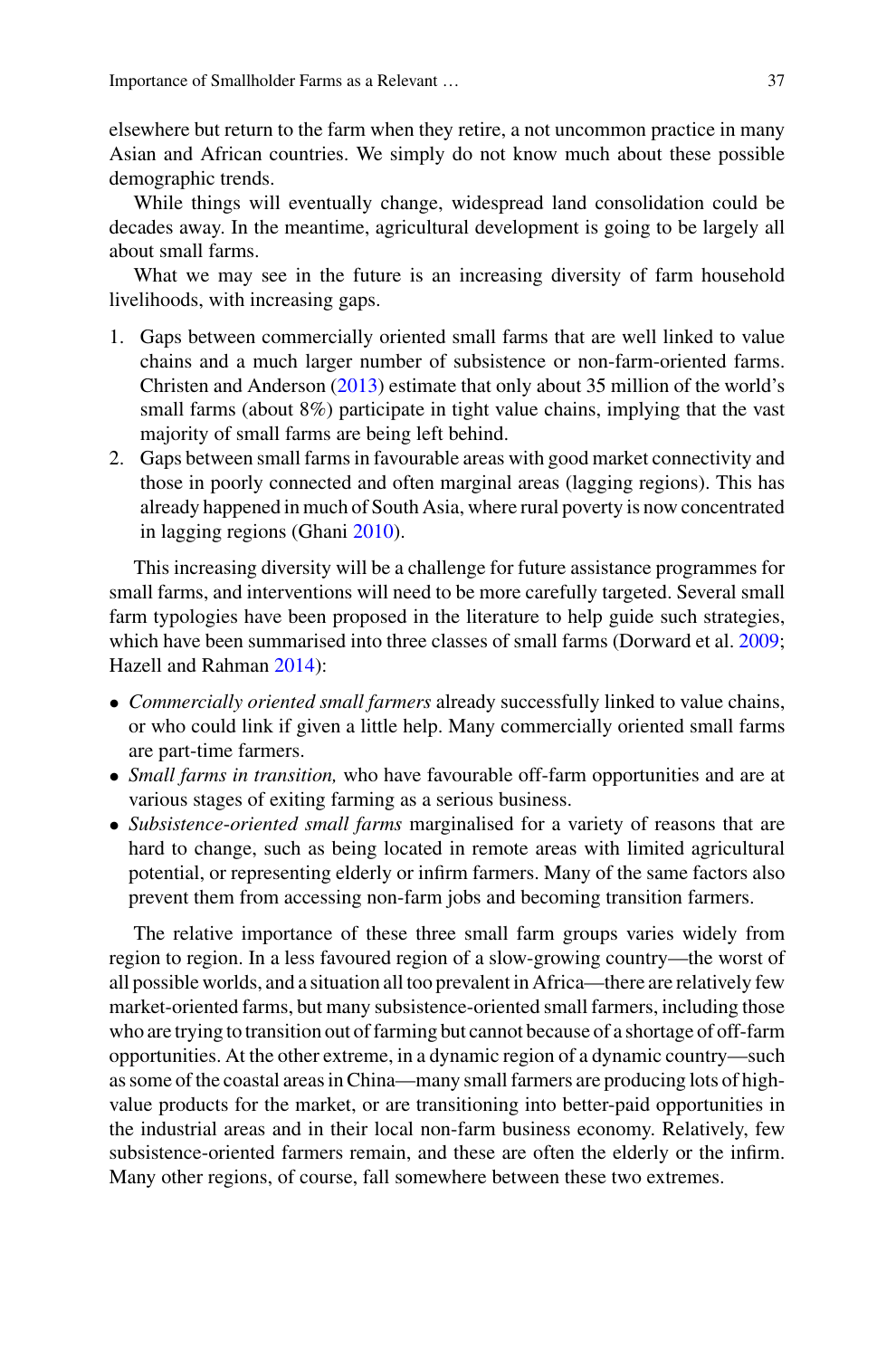With economic growth and urbanisation, significant numbers of commercially oriented small farms are likely to prosper through diversification into high-value agriculture. The most successful small farmers will tend to be located in areas with good agricultural potential and market access. Over time, some commercially oriented small farmers will become medium or large farms, while others will eventually become transition farmers or successfully exit farming to the non-farm economy. Transition farmers will either have, or will be able to develop, suitable skills and assets for undertaking non-farm activity, and they are likely to live in well-connected areas with access to off-farm opportunities. Their farming activities are likely to be oriented towards their own consumption rather than the market. Subsistenceoriented farmers are more likely to persist in less favoured and tribal areas and to grow traditional food staples (both crop and livestock) for their own consumption.

Hazell and Rahman [\(2014\)](#page-12-9) discuss the kinds of interventions that may be relevant for each of the three groups of small farms. Commercially oriented small farms need support as farm businesses. They need access to improved technologies and natural resource management (NRM) practices, modern inputs, financial services and markets, and secured access to land and water. Much of this assistance will need to be geared towards high-value production and provided on a business basis. Many smallholders will also require help acquiring the necessary knowledge and skills to become successful business entrepreneurs in today's value chains, especially women and other disempowered groups. Managing market and climate risk are challenges for many small farms; in addition to insurance and access to safety nets, these farms need to develop resilient farming systems.

Transition farmers need help for developing appropriate skills and assets to succeed in the non-farm economy, including, in many cases, assistance in developing small businesses. This can be especially important for women and other disempowered groups who have little experience working off-farm. The transition to the non-farm economy might also be facilitated by securing land rights and developing efficient land markets, so that transition farmers can more easily dispose of their farms. Since many transition farmers seem likely to continue to remain as part-time farmers, they can also benefit from improved technologies and NRM practices that improve their farm productivity.

Subsistence farmers are predominantly poor and will mostly need some form of social protection, often in the form of safety nets, food subsidies or cash transfers. Interventions that help to improve the productivity of their farms (e.g. better technologies and NRM practices) can make important contributions to their own food security, perhaps provide some cash income, and in many cases may prove more cost effective than some forms of social protection. Subsistence farmers have limited ability to pay for modern inputs or credit; however, so intermediate technologies that require few purchased inputs may be needed, or inputs will need to be heavily subsidised. Subsistence farmers are typically the most exposed and vulnerable to climate risks, and in addition to safety nets, they need help developing resilient farming systems.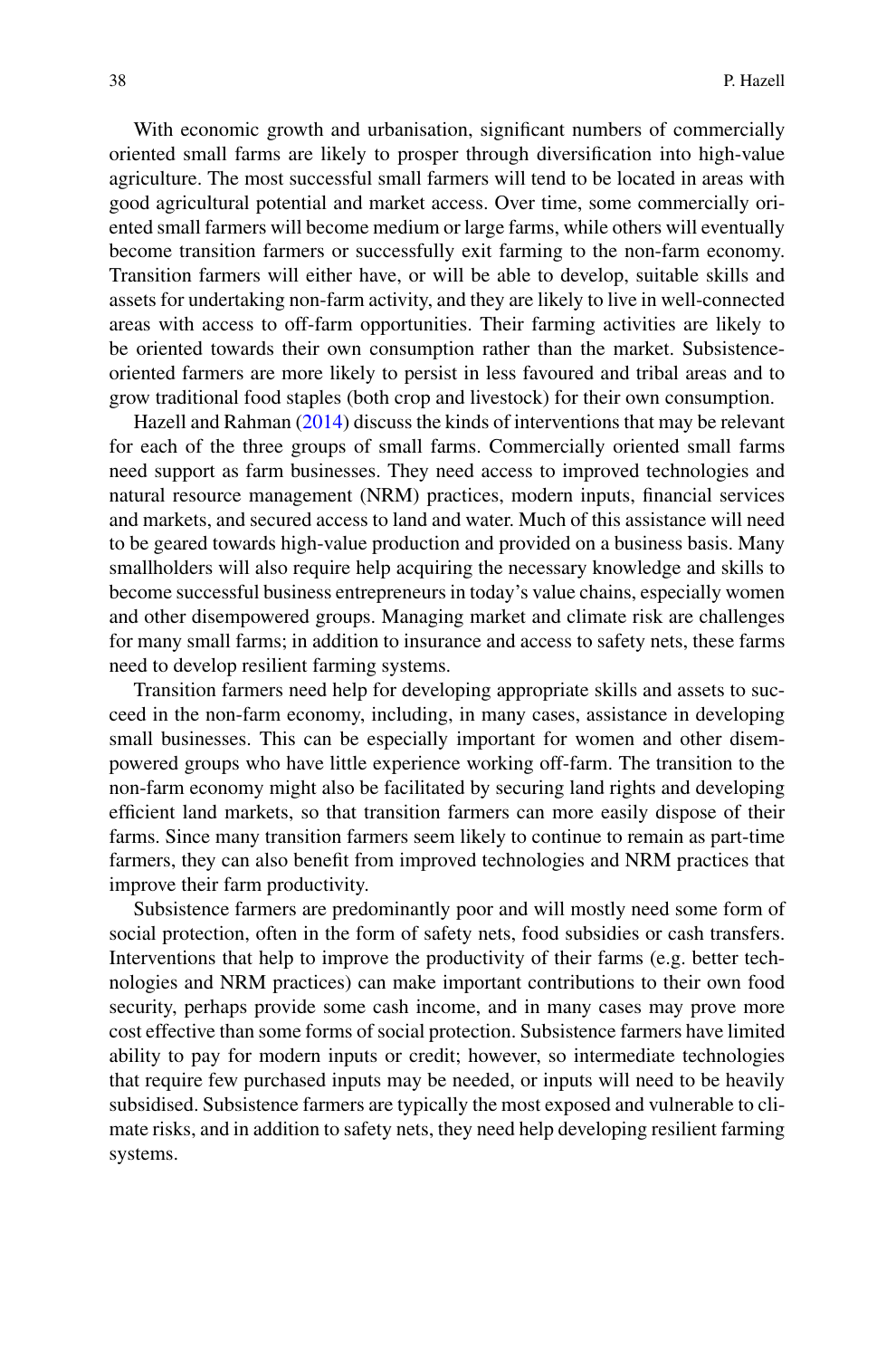## **6 Some Implications for Food Security and Nutrition**

During the Green Revolution in Asia, small farms produced important amounts of the food staples that fed the cities as well as the countryside. Today, small farms are much smaller in size, and many are net buyers rather than net sellers of food staples. They are still able to provide for the food security of huge numbers of rural people, but it seems likely they contribute relatively little towards feeding urban populations.

Empirical evidence on these relationships is scarce. Available data on the share of marketed surpluses supplied by different farm size groups (e.g. Jayne et al. [2016\)](#page-12-6) do not necessarily show this decline, because they do not differentiate between sales consumed in rural areas and sales consumed in urban areas. However, a recent study by Herrero et al. [\(2017\)](#page-12-13) using spatial referenced data for 2005 provides some relevant insights. They show that, on average, small farms  $\leq$  2 ha produce about 55% of total cereals in China, 30% in Africa and Asia (excluding China), 10% in West Asia and North Africa, 15% in Central America, and negligible shares in South America (Table [3\)](#page-10-0). Middle-sized farms of 2–20 ha are more important producers everywhere, except China, and large farms >20 ha dominate in Central and South America.

The importance of these results is that the small farm share in total cereal production in each region is considerably less than the corresponding rural population share (last column of Table [3\)](#page-10-0), implying that in aggregate, small farms are no longer able to meet all the food staple needs of rural populations, let alone feed growing urban populations. It can be inferred that on balance, urban populations are now being fed mainly by medium-sized and large farms and from imports. In China, the small farm share in cereals production is still larger than the rural population share, so small farms may still be important suppliers to the urban market. Similar regional findings by Herrero et al. [\(2017\)](#page-12-13) hold for the production of other food staples such as roots and tubers.

| Region                     | Farm size group <sup>a</sup> |             |          | Estimated rural population<br>share in 2015 $(\%)^b$ |
|----------------------------|------------------------------|-------------|----------|------------------------------------------------------|
|                            | $<$ 2 ha                     | $2 - 20$ ha | $>20$ ha |                                                      |
| Sub-Saharan Africa         | 30                           | 50          | 20       | 61                                                   |
| South Asia                 | 30                           | 55          | 15       | 66                                                   |
| Southeast Asia             | 25                           | 55          | 20       | 53                                                   |
| China                      | 55                           | 15          | 30       | 44                                                   |
| West Asia and North Africa | 10                           | 45          | 45       | West Asia 29<br>North Africa 49                      |
| Central America            | 15                           | 30          | 55       | 26                                                   |
| South America              | $\Omega$                     | 5           | 95       | 16                                                   |

<span id="page-10-0"></span>**Table 3** Share of cereals produced in each region by farm size group, 2005

*Source* a Herrero et al. [\(2017\)](#page-12-13)

b United Nations [\(2018\)](#page-13-12)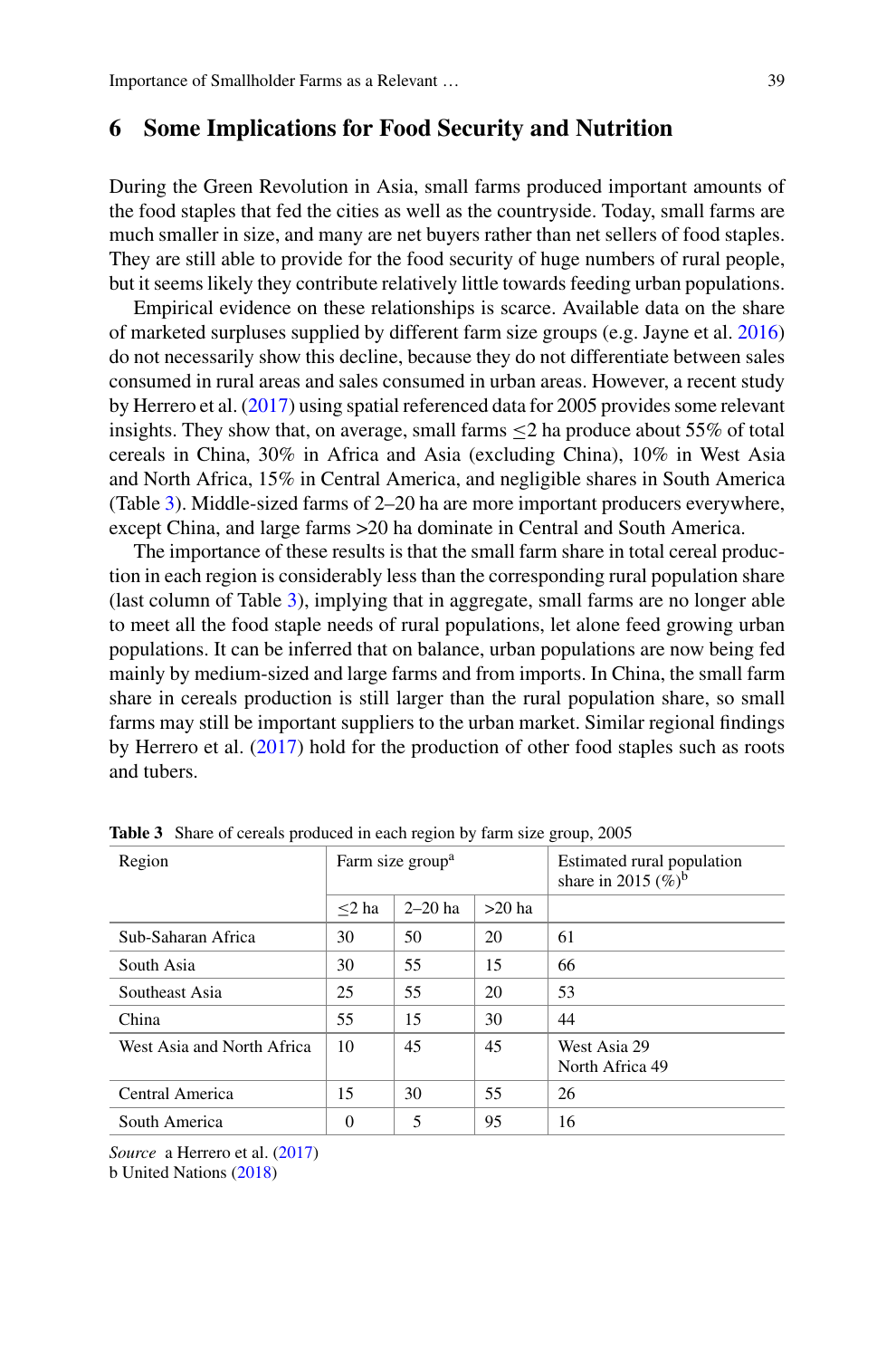Urban population shares are projected to grow strongly across the developing world, and feeding these populations will require even more rapid growth in marketed food surpluses. It follows that for many countries, a national security agenda for food staples needs three pillars. One pillar is to provide support to the many smallholders who farm largely to meet their own subsistence needs. A second pillar is to support those farms that can produce marketed surpluses for the cities, and which are increasingly likely to be medium- and larger-scale farms. The third pillar is an appropriate international trade policy to enable imported food staples to fill remaining gaps.

Many small farms, particularly those located in well-connected areas, do have a comparative advantage in growing labour-intensive, high-value products like fruits, vegetables and milk, and this means they can contribute to more diversified and nutritionally rich diets in both rural and urban areas.

### **7 Conclusions**

Overall, there are more small farms than ever today, and they are getting smaller, less important for supplying urban areas with food staples, and more dependent on nonfarm sources of income for their livelihoods. However, there is considerable country and regional variation around this broad narrative. Small farms are not getting smaller everywhere, and in some countries, land is beginning to be consolidated into largersized holdings, even if only for operational purposes. Some small farms are also successfully marketing high-value perishable products like fruits, vegetables and milk, though relatively few are successfully linking into modern value chains. Nonfarm income diversification is proving a successful livelihood strategy for small farms in fast growing countries and urbanising regions where more opportunities abound, but for many others, it is little more than a coping strategy that prevents or slows the descent into deeper poverty.

Several conclusions can be drawn from this analysis. First, small farm assistance programmes need to be cognisant of the growing diversity of small farm situations today, and to build strategies appropriate to each. These may need to distinguish between subsistence-oriented and market-oriented small farms, and small farms that are at various stages of transition out of farming through non-farm income diversification. It may also be necessary to differentiate between small farms that live in dynamic versus lagging regions, because of the different opportunities and constraints they face. This targeting requires the development and use of small farm classification schemes or typologies, and their operationalisation through appropriate mapping techniques (Hazell and Rahman [2014\)](#page-12-9).

Second, national food security strategies need to be structured around three pillars. One pillar is to provide support to the many smallholders who farm largely to meet their own subsistence needs. The second pillar is to support investment in those farms, mostly medium- and large-scale farms, that can produce the marketed surpluses needed to feed the cities. The third pillar is an appropriate international trade policy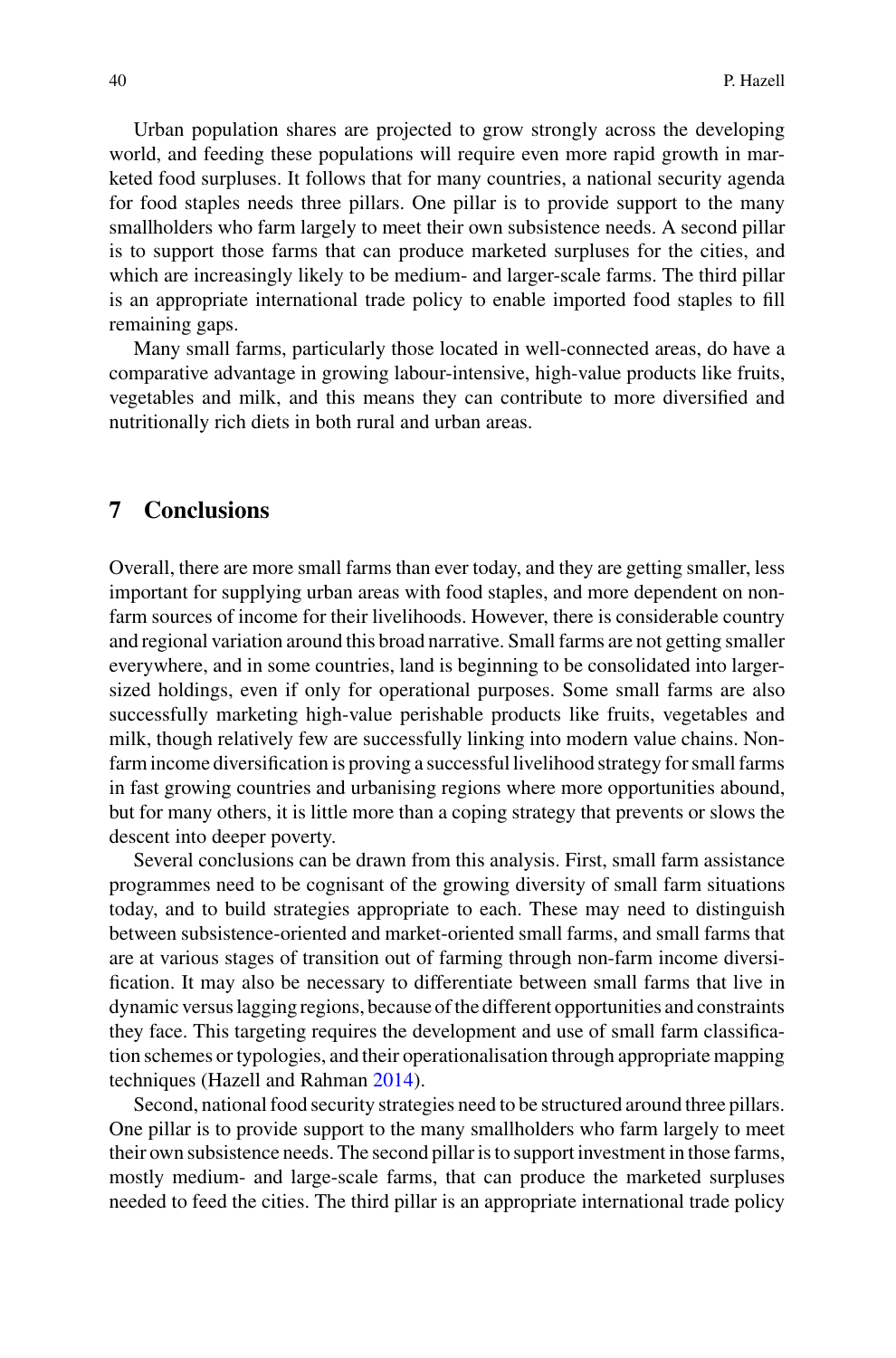to enable imported food staples to fill remaining gaps. The first of these pillars requires active public sector and NGO engagement with small farms, while the second pillar requires a proactive business agenda led by private sector initiatives.

Third, small farms have an important role to play in providing more diverse and nutritionally rich diets, both in producing a diverse array of food for their own and local market needs, but also help to provide urban areas with higher value and labour-intensive foods.

### **References**

- <span id="page-12-3"></span>Berdegué, J. A., & Fuentealba, R. (2014). The state of smallholders in agriculture in Latin America. In P. Hazell & A. Rahman (Eds.), *New directions for smallholder agriculture*. Oxford: Oxford University Press.
- <span id="page-12-8"></span>Binswanger-Mkhize, H. (2012). India 1960–2010: Structural change, the rural non-farm sector, and the prospects for agriculture. *Center on Food Security and the Environment, Stanford Symposium Series on Global Food Policy and Food Security in the 21st Century*, Stanford, CA: Stanford University.
- <span id="page-12-0"></span>Binswanger-Mkhize, H., & McCalla, A. F. (2010). The changing context and prospects for agricultural and rural development in Africa. In P. Pingali & R. Evenson (Eds.), *Handbook of agricultural economics* (Vol. 4, pp. 3571–3712). Amsterdam: Elsevier.
- <span id="page-12-10"></span>Christen R., & Anderson, J. (2013). Segmentation of smallholder households: Meeting the range of financial needs in agricultural families, Focus Note No. 85, CGAP, April.
- <span id="page-12-2"></span>Collier, P. (2009). Africa's organic peasantry: Beyond romanticism. *Harvard International Review*, Summer 62–65.
- <span id="page-12-12"></span>Dorward, A., Anderson, S., Nava, Y., Pattison, J., Paz, R., Rushton, J., et al. (2009). Hanging in, stepping up and stepping out: livelihood aspirations and strategies of the poor. *Development in Practice, 19*(2), 240–247.
- <span id="page-12-1"></span>Eastwood, R., Lipton, M., & Newell, A. (2010). Farm size. In P. Pingali & E. Robert (Eds.), *Handbook of agricultural economics, Volume 4,* (pp. 3323–3397). Elsevier: Amsterdam.
- <span id="page-12-11"></span>Ghani, E. (Ed.). (2010). *The poor half billion in South Asia: What is holding back lagging regions?* New Delhi: Oxford University Press.
- <span id="page-12-7"></span>Haggblade, S., Hazell, P., & Reardon, T. (Eds.). (2007). *Transforming the rural nonfarm economy*. Baltimore: Johns Hopkins University Press.
- <span id="page-12-9"></span>Hazell, P., & Rahman, A. (2014). Concluding chapter: The policy agenda. In P. Hazell & A. Rahman (Eds.), *New directions for smallholder agriculture* (pp. 527–558). Oxford: Oxford University Press.
- <span id="page-12-5"></span>Headey, D. (2016). The evolution of global farming land: Facts and interpretations. *Agricultural Economics, 47*(S1), 185–196.
- <span id="page-12-13"></span>Herrero, M., Thornton, P. K., Power, B., Bogard, J., Remans, R., Fritz, S., Gerber, J, Nelson, G., See, L., Waha, K., Watson, R., West, P., Samberg, L., van de Steeg, J., Stephenson, E., van Wijk, M., & Havlik, P. (2017). *Farming and the geography of nutrient production for human [use: A transdisciplinary analysis. Lancet Planet Health](http://thelancet.com/pdfs/journals/lanplh/PIIS2542-5196(17)30007-4.pdf)*, *1*(1): e33–42. http://thelancet.com/pdfs/ journals/lanplh/PIIS2542-5196(17)30007-4.pdf.
- <span id="page-12-4"></span>Huang, J., Wang, X., & Qui, H. (2012). *Small-scale farmers in China in the face of modernisation and globalisation*. London/The Hague: International Institute for Environment and Development (IIED)/Hivos.
- <span id="page-12-6"></span>Jayne, T. S., Chamberlin, J., Traub, L., Sitko, N., Muyanga, M., Yeboah, F. K., Anseeuw, W., Chapoto, A., Wineman, A., Nkonde, C., Kachule, R. (2016). Africa's changing farm size distribution patterns: the rise of medium-scale farms. *Agricultural Economics, 47,* 197–214.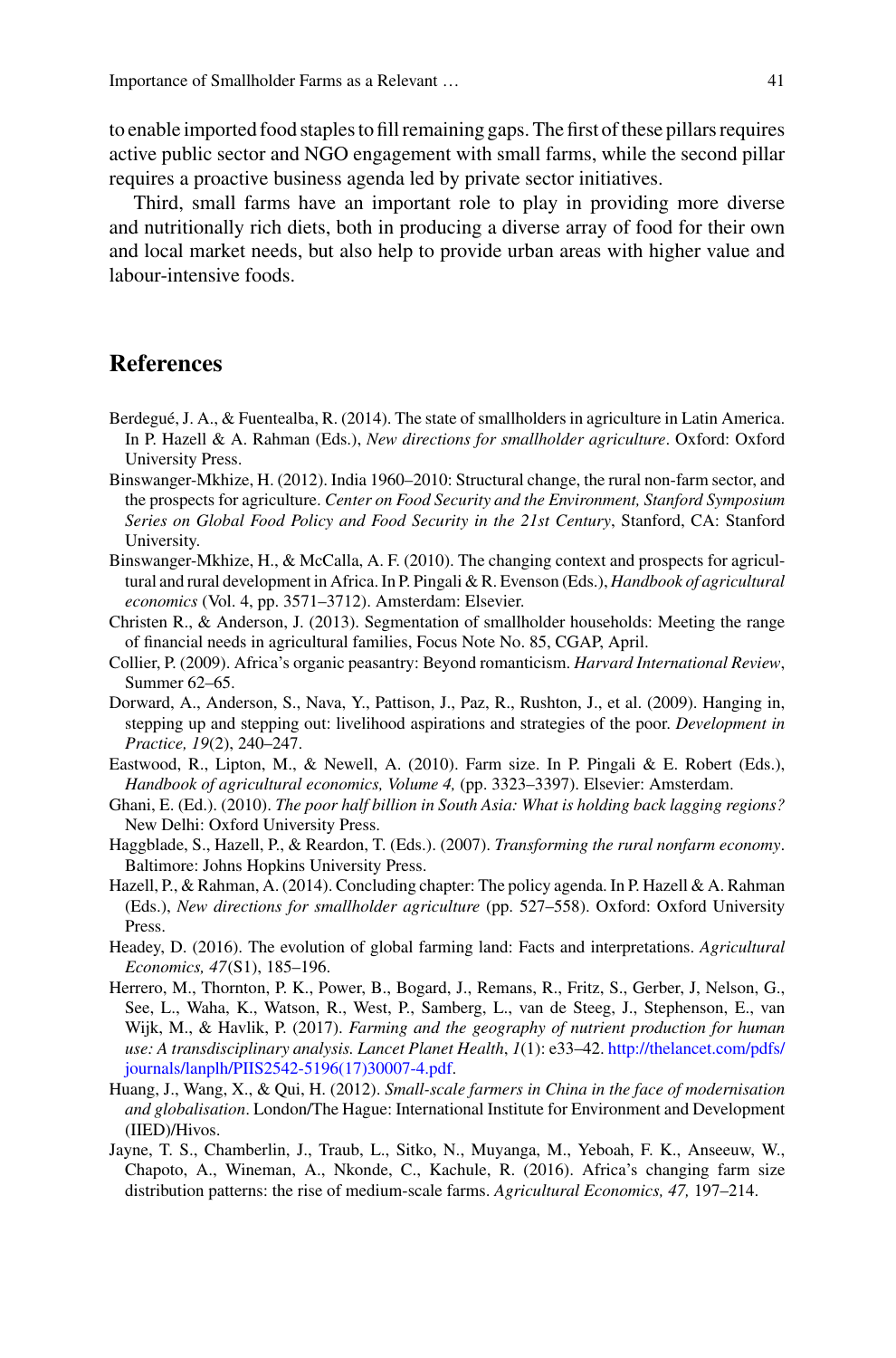- <span id="page-13-6"></span>Jirström, M., Andersson, A., & Djurfeldt, G. (2011). Smallholders caught in poverty—Flickering signs of agricultural dynamism. In G. Djurfeldt, E. Aryeetey, & A. Isinika (Eds.), *African smallholders: Food crops, markets and policy* (pp. 74–106). Wallingford, Oxfordshire: CABI.
- <span id="page-13-8"></span>Joshi, P. K., Gulati, A., & Cummings, R., Jr. (Eds.). (2007). *Agricultural diversification and smallholders in South Asia*. New Delhi, India: Academic Foundation.
- <span id="page-13-0"></span>Larson, D., Otsuka, K., Matsumoto, T., & Kilic, T. (2014). Should African rural development strategies depend on smallholder farms? An exploration of the inverse-productivity hypothesis. *Agricultural Economics, 45*(3), 335–367.

<span id="page-13-3"></span>Lipton, M. (2009). *Land reform in developing countries*. London and New York: Routledge.

- <span id="page-13-2"></span>Lowder, S. K., Skoet, J., & Raney, T. (2016). The number, size, and distribution of farms, smallholder farms, and family farms worldwide. *World Development, 87,* 16–29.
- <span id="page-13-11"></span>Masters, W. A., Djurfeldt, A., De Haan, C., Hazell, P., Jayne, T., Jirström, M., Reardon, T. (2013). Urbanization and farm size in Asia and Africa: Implications for food security and agricultural research. *Global Food Security, 2*(3), 156–165.
- <span id="page-13-1"></span>Maxwell, S., Urey, I., & Ashley, C. (2001). *Emerging issues in rural development: An issues paper*. London: Overseas Development Institute.
- <span id="page-13-9"></span>McCullough, E. B., Pingali, P. L., & Stamoulis, K. G. (Eds.). (2008). *The transformation of agrifood systems; globalization, supply chains and smallholder farms*. London and Sterling, Virginia: FAO and Earthscan.
- <span id="page-13-10"></span>[OECD. \(2016\). Producer and consumer support estimates. Online database Accessed at](http://www.oecd.org) www. oecd.org.
- <span id="page-13-5"></span>Otsuka, K. (2013). Food insecurity, income inequality, and the changing comparative advantage in world agriculture. *Agricultural Economics, 44*(s1), 7–18.
- <span id="page-13-7"></span>Thapa, G., & Gaiha, R. (2014). Smallholder farming in Asia and the Pacific: Challenges and opportunities. In P. Hazell & A. Rahman (Eds.),*New directions for smallholder agriculture* (pp. 527–558). Oxford: Oxford University Press.
- <span id="page-13-12"></span>United Nations. (2018). *World urbanization prospects; the 2018 revision*. United Nations, New York: Department of Economic and Social Affairs.
- <span id="page-13-4"></span>World Bank. (2007). *World development report 2008: Agriculture for development*. Washington, DC: The World Bank.

**Professor Peter Hazell** grew up amongst small dairy farms in Yorkshire, England, and trained in agriculture and economics. His PhD degree is from Cornell University, USA. Peter spent much of his career in Washington, DC, working in various research positions at the World Bank and the International Food Policy Research Institute (IFPRI), including serving as director of the environment and production technology division (1992–2003) and the development strategy and governance division (2003–2005) of IFPRI. During 2005–2012, he was a visiting professor at the Centre for Environmental Policy, Imperial College London. Professor Hazell's extensive and widely cited publications include works on new methods of using mathematical programming to solve farm and agricultural sector planning problems; the impact of technological change on growth and poverty reduction; the appropriate role of agricultural insurance in developing countries; development of the rural non-farm economy; sustainable development strategies for marginal lands; and the role of agriculture and small farms in economic development. Professor Hazell has worked extensively throughout Africa, Asia, the Middle East and Central America, and is an elected fellow of the American and African Agricultural Economics Associations. He currently lives in Santa Barbara, California, where he struggles to balance a Californian lifestyle with independent consultancy work.